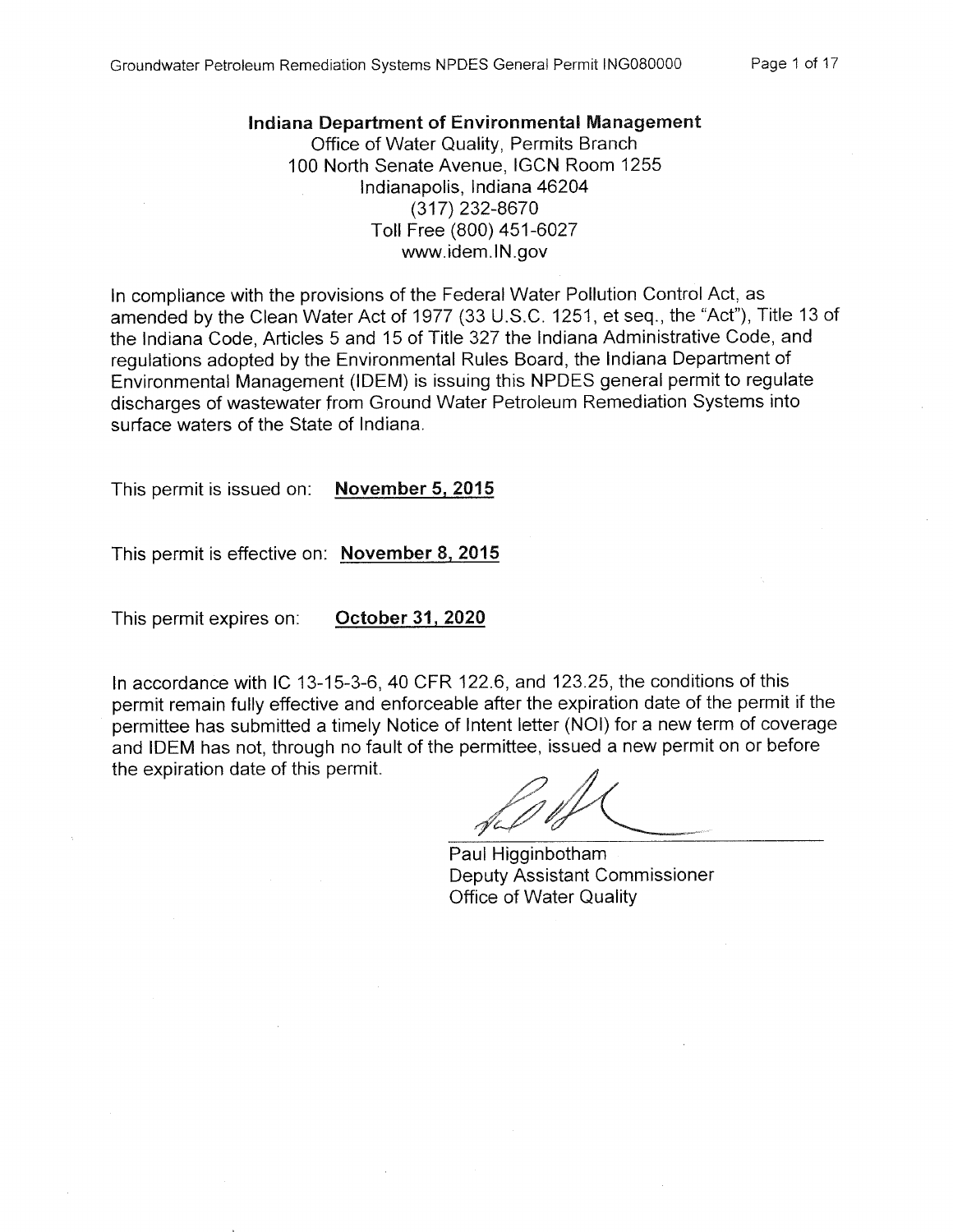# **Table of Contents**

| 1.1        |                                                                        |  |
|------------|------------------------------------------------------------------------|--|
| 1.2        |                                                                        |  |
| 1.3        |                                                                        |  |
| 1.4        |                                                                        |  |
|            |                                                                        |  |
| 2.1        |                                                                        |  |
| 2.2        |                                                                        |  |
|            |                                                                        |  |
| 3.1        |                                                                        |  |
| 3.2        |                                                                        |  |
| 3.3        |                                                                        |  |
| 3.4        |                                                                        |  |
| 3.5        |                                                                        |  |
| 3.6        |                                                                        |  |
| 3.7        |                                                                        |  |
| 3.8        | Reporting Effluent Data on the Federal Discharge Monitoring Reports  9 |  |
| 3.9        |                                                                        |  |
|            |                                                                        |  |
| 3.10       |                                                                        |  |
|            |                                                                        |  |
| 4.1        |                                                                        |  |
| 4.2        |                                                                        |  |
| 4.3        |                                                                        |  |
| 4.4        |                                                                        |  |
|            |                                                                        |  |
|            |                                                                        |  |
| 6.1        |                                                                        |  |
| 6.2        |                                                                        |  |
| 6.3        |                                                                        |  |
| 6.4        |                                                                        |  |
| 6.5        |                                                                        |  |
| 6.6        |                                                                        |  |
| 6.7        |                                                                        |  |
| 6.8<br>6.9 |                                                                        |  |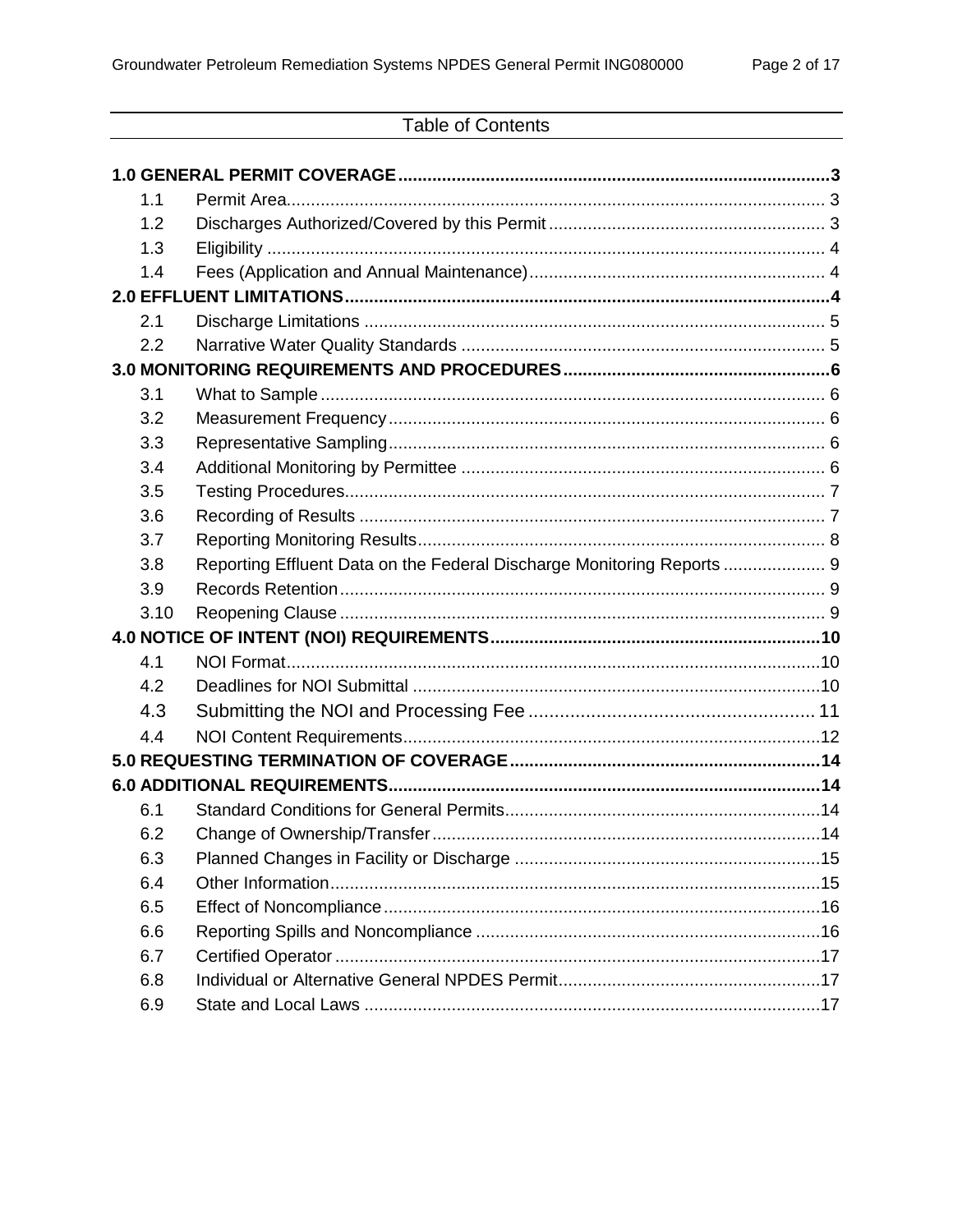# <span id="page-2-0"></span>**1.0 GENERAL PERMIT COVERAGE**

#### <span id="page-2-1"></span>1.1 Permit Area

This ground water petroleum remediation systems general permit covers all areas of the State of Indiana.

## <span id="page-2-2"></span>1.2 Discharges Authorized/Covered by this Permit

This general permit authorizes new or existing discharges to surface waters of the State of Indiana from any conveyance used for collecting and conveying wastewater which is directly related to a ground water petroleum remediation system. For the purposes of this permit, only sites dealing with gasoline, diesel fuel, or kerosene contamination are authorized. These discharges will henceforth in this permit be described as remediated groundwater.

This general permit serves as a National Pollutant Discharge Elimination System (NPDES) general permit and is issued to be effective for a term of five (5) years. In order to obtain authorization to discharge under this permit, a person must submit a Notice of Intent (NOI) pursuant to Section 4.0. The Commissioner may grant or deny coverage under this permit or require an application for an individual permit.

Except as provided in Section 1.3, when an NOI is submitted as set forth in Section 4.0 below, a facility is permitted to discharge remediated groundwater to surface waters of the state in accordance with the terms of this general permit. This authorization to discharge shall become effective upon receipt of notification of inclusion/coverage by the Commissioner. Any discharges of remediated groundwater to surface waters of the state that are not permitted under this general permit or by an individual permit are unlawful.

Permittees who are granted general permit coverage will remain covered under this permit until the earliest of the following:

- a) The permittee receives authorization for coverage under a reissued or replacement version of this permit; or
- b) IDEM's approval of the permittee's submittal of a Notice of Termination (see Section 5.0); or
- c) Issuance or modification of an individual permit for the discharges covered by this general permit; or
- d) A final decision by IDEM either to revoke or to not reissue this general permit, at which time IDEM will identify a reasonable time period for covered dischargers to seek coverage under an alternative general permit or an individual permit. Coverage under this permit will terminate at the end of this identified time period.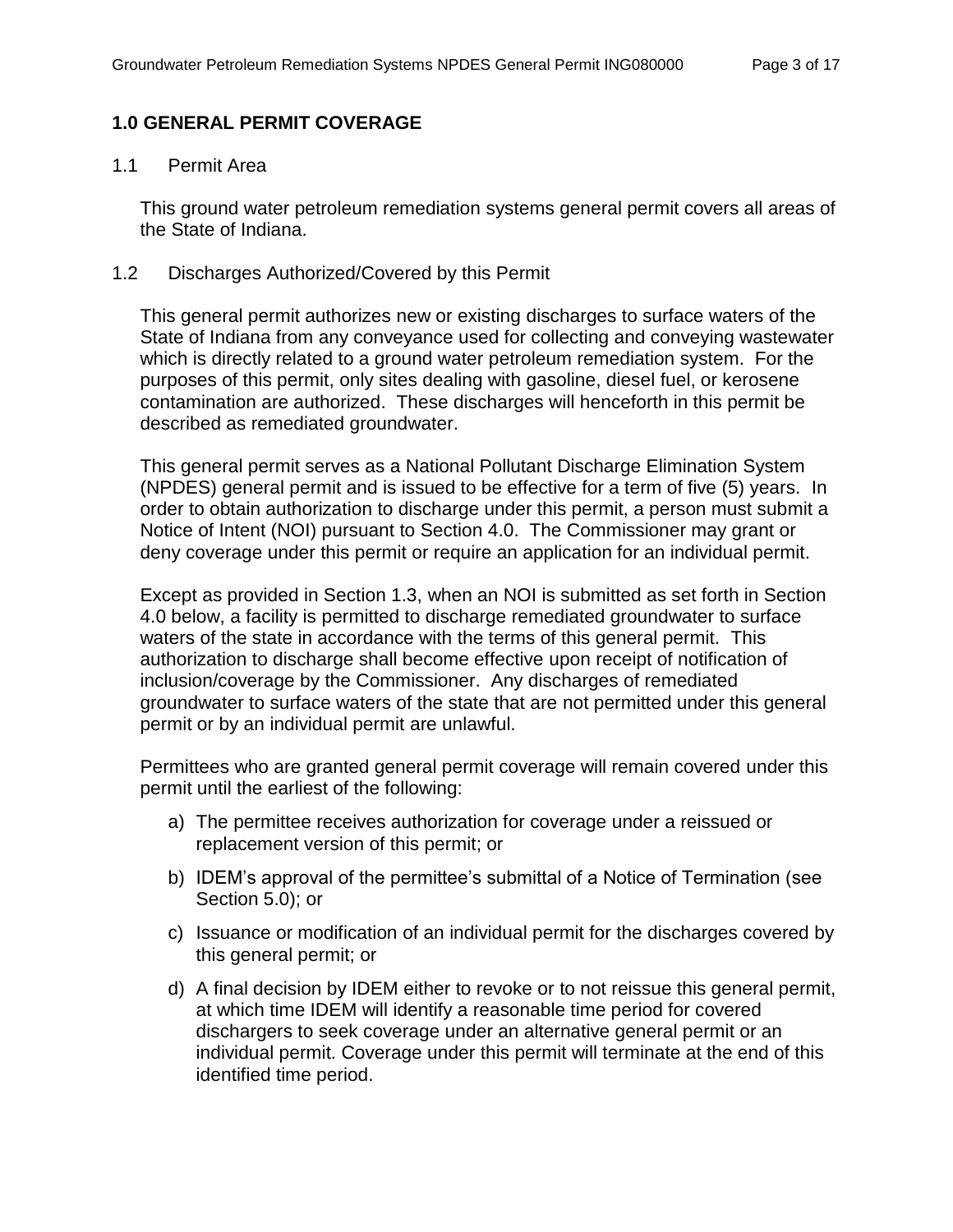## <span id="page-3-0"></span>1.3 Eligibility

- a) This general permit covers discharges comprised solely of remediated groundwater from facilities involved in groundwater petroleum remediation systems to surface waters of the state, except as limited in paragraph b below.
- b) Limitations on Coverage. The following discharges of wastewater from Groundwater Petroleum Remediation Systems are not authorized by this permit:
	- 1) direct discharges into waters that are designated as an Outstanding National Resource Water (ONRW) defined at IC 13-11-2-149.5 or an Outstanding State Resource Water (OSRW) defined at IC 13-11-2-149.6 and listed at 327 IAC 2-1.3-3(d);
	- 2) discharges to a receiving stream when the discharge results in an increase in the ambient concentration of a pollutant which contributes to the impairment of the receiving stream for that pollutant as identified on the current 303(d) list of impaired waters;
	- 3) discharges containing water treatment additives (WTAs) which have not received prior written approval from IDEM for the specific additive, use, and dosage at the particular facility for which the Notice of Intent (NOI) is submitted.
- <span id="page-3-1"></span>1.4 Fees (Application and Annual Maintenance)

Any person who seeks coverage under this general permit is required to remit an application fee with the Notice of Intent (NOI) in accordance with IC 13-18-20-12. Pursuant to the statute this fee is required for a new NOI submittal, renewals, and modification requests including transfers of coverage requested under Section 6.2 and any planned facility changes referenced in Section 6.3 of this permit that would result in the need for an NOI. Persons covered by this general permit are also required by IC 13-18-20 to remit annual operating fees to IDEM for as long as coverage continues. Coverage under this general permit may be revoked for nonpayment of applicable fees as set forth in IC 13-18-20.

# <span id="page-3-2"></span>**2.0 EFFLUENT LIMITATIONS**

All permittees must control discharges as necessary to meet numeric and narrative water quality criteria for any discharges authorized by this permit, with compliance required upon beginning such a discharge. The limits and monitoring requirements in Tables 1 and 2 shall be applicable to all permittees. Additionally the effluent limits and monitoring requirements in Table 3 shall be applicable for groundwater remediation projects involving other petroleum sources such as diesel fuel and kerosene. The IDEM approval letter shall specify any requirement for a permittee to monitor for Table 3 parameters, based upon IDEM review of the NOI and wastewater characterization data.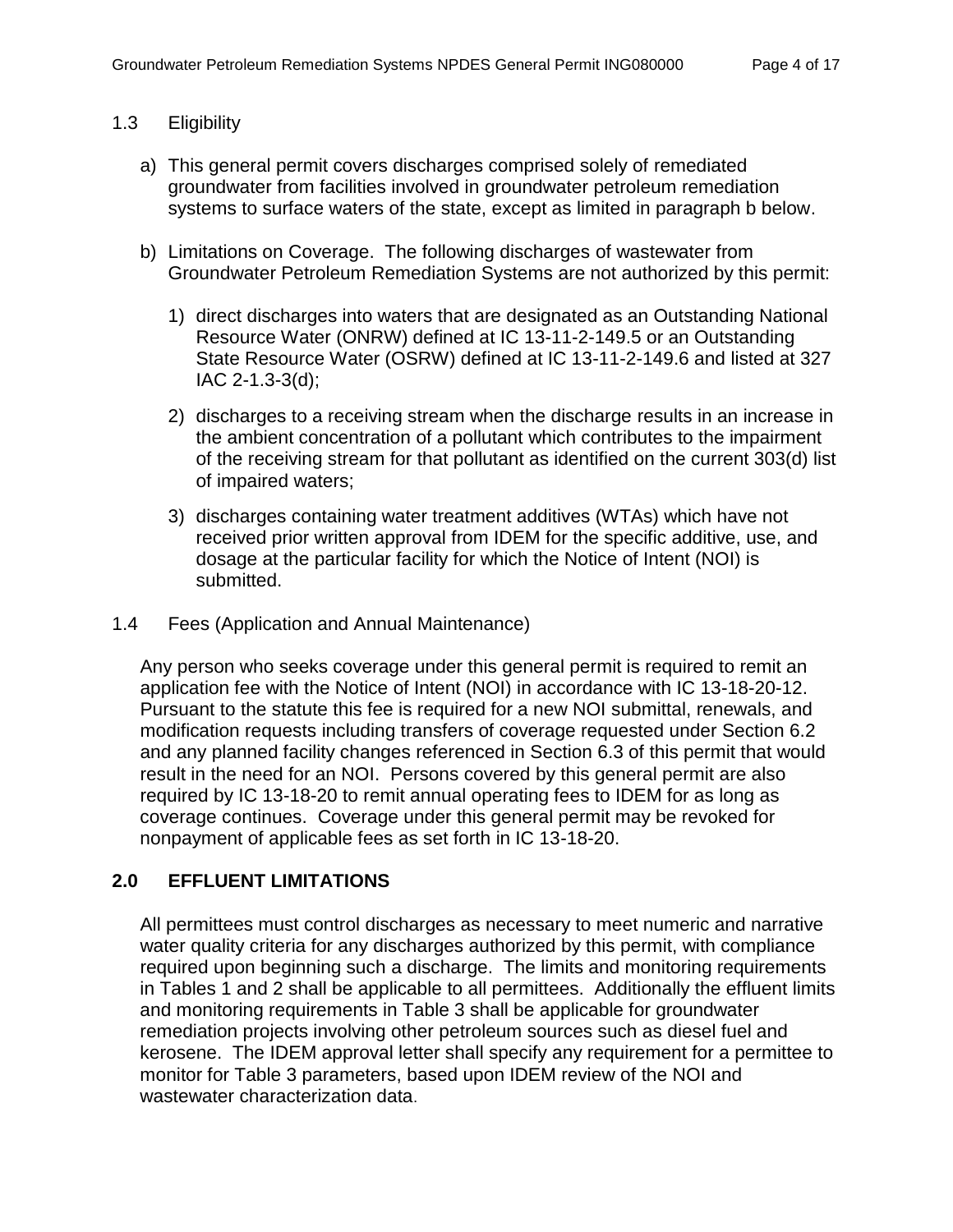## <span id="page-4-0"></span>2.1 Discharge Limitations

#### Table 1

|                   | Quantity or Loading |                  | <b>Monitoring Requirements</b> |                          |                          |
|-------------------|---------------------|------------------|--------------------------------|--------------------------|--------------------------|
| Parameter         | Monthly<br>average  | Daily<br>maximum | <b>Units</b>                   | Measurement<br>frequency | Sample type              |
| Flow[1]           | Report              | Report           | MGD                            | Daily                    | 24 Hr. Total             |
| <b>Total Flow</b> | $---$               | Report           | Mgal                           | x monthly                | Cumulative monthly total |

#### Table 2

|           | <b>Quality or Concentration</b> |               |           | <b>Monitoring Requirements</b> |             |
|-----------|---------------------------------|---------------|-----------|--------------------------------|-------------|
| Parameter | Daily minimum                   | Daily maximum | Units     | Measurement<br>Frequency       | Sample type |
| рH        | 6.0                             | 9.0           | s.u.      | 1 x monthly                    | Grab        |
| Benzene   | $---$                           | 5.0           | $\mu q/l$ | x monthly                      | Grab        |

#### Table 3

|                 | <b>Quality or Concentration</b> |           | <b>Monitoring Requirements</b> |             |
|-----------------|---------------------------------|-----------|--------------------------------|-------------|
| Parameter       | Daily maximum                   | Units     | Measurement<br>Frequency       | Sample type |
| Naphthalene [2] | 10                              | $\mu$ g/l | 1 x monthly                    | Grab        |
| PAHs [2][3]     | Report                          | $\mu$ g/l | 1 x monthly                    | Grab        |

[1] Measurement of flow is required. The flow volume may be estimated.

- [2] The monitoring requirements for this parameter may be waived or reduced by the Commissioner based upon IDEM review of the wastewater characterization data and/or effluent data submitted with the NOI. Any such waiver shall be specified in IDEM's approval letter and shall not become effective until that time.
- [3] Polynuclear Aromatic Hydrocarbons (PAHs) shall be the combined concentrations (i.e. the sum) of the following: anthracene, benzo(a)anthracene, benzo(k)fluoranthene, 3,4 benzofluoranthene (benzo(b)fluoranthene), benzo(g,h,i)perylene, benzo(a)pyrene, chrysene, dibenzo(a,h)anthracene, fluorene, indeno(1,2,3 c,d)pyrene, naphthalene, phenanthrene, and pyrene.
- <span id="page-4-1"></span>2.2 Narrative Water Quality Standards
	- a) The discharge shall not contain substances, materials, floating debris, oil, scum, or other pollutants that will settle to form putrescent or otherwise objectionable deposits;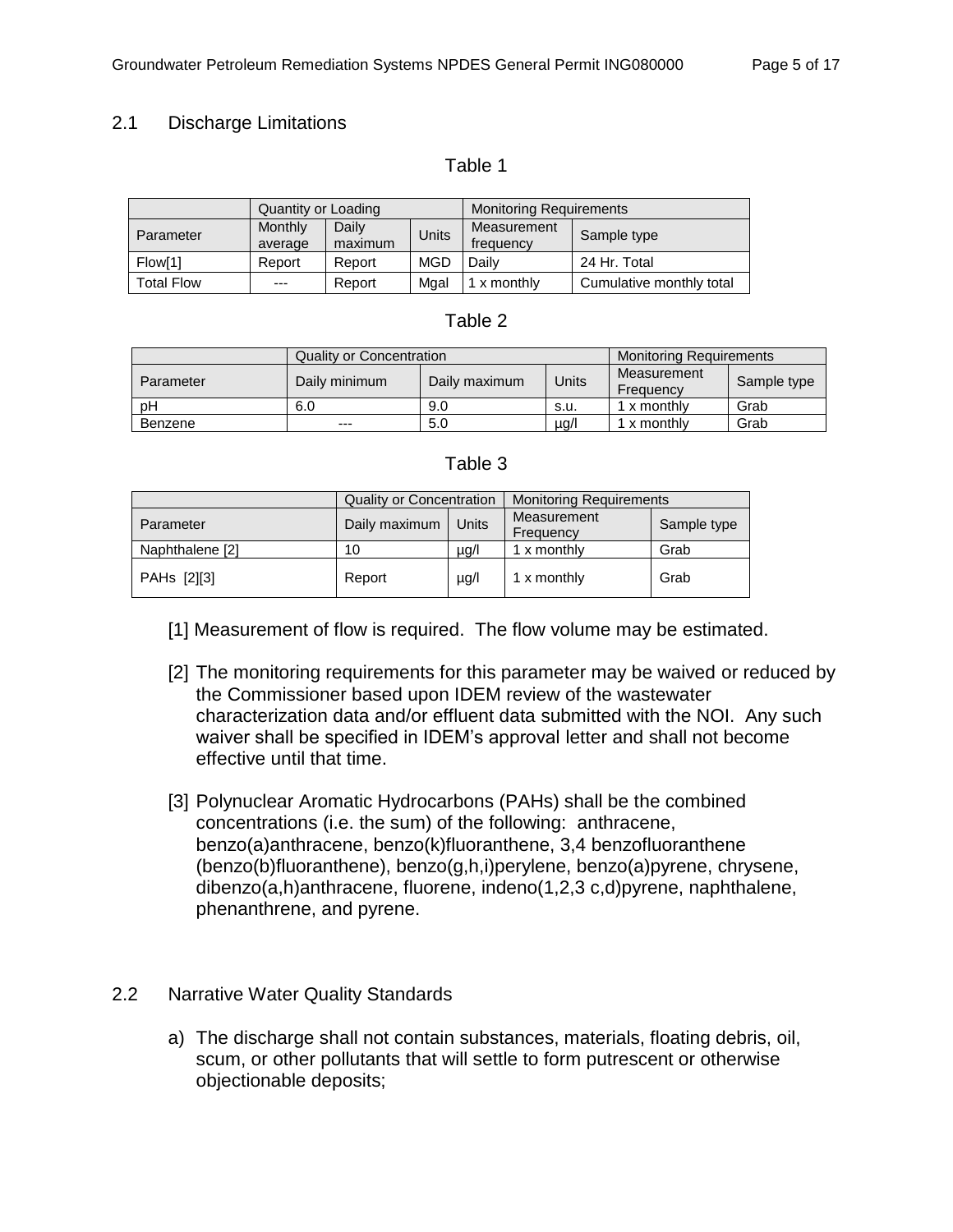- b) The discharge shall not contain substances that are in amounts sufficient to be unsightly or deleterious;
- c) The discharge shall not contain oil or other substances that produce color, visible oil sheen, odor, or other conditions in such degree as to create a nuisance;
- d) The discharge shall not contain substances which are in amounts sufficient to be acutely toxic to, or to otherwise severely injure or kill aquatic life, other animals, plants, or humans;
- e) The discharge shall not contain substances which are in concentrations or combinations that will cause or contribute to the growth of aquatic plants or algae to such a degree as to create a nuisance, be unsightly, or otherwise impair the designated uses.

# <span id="page-5-0"></span>**3.0 MONITORING REQUIREMENTS AND PROCEDURES**

<span id="page-5-1"></span>3.1 What to Sample

Samples shall be taken in accordance with the sample type specified in Section 2.1 of this general permit. The Commissioner may require the permittee to sample for additional parameters. When this becomes the case, the permittee shall be notified in writing and given the reason(s) for the additional sampling requirement(s).

#### <span id="page-5-2"></span>3.2 Measurement Frequency

Measurement frequency of each parameter is identified in Section 2.1 above. The Commissioner may require the permittee to conduct more frequent measurement of one or more of these parameters. When this becomes the case, the permittee shall be notified in writing and given the reasons for the more frequent sampling requirement.

# <span id="page-5-3"></span>3.3 Representative Sampling

Samples and measurements taken in compliance with the monitoring requirements specified above shall be representative of the volume and nature of discharges of remediated groundwater. The samples and measurements shall be taken prior to mixing with any other waters and prior to discharging to the receiving stream.

# <span id="page-5-4"></span>3.4 Additional Monitoring by Permittee

When the permittee monitors any pollutant at the location(s) designated herein more frequently than required by this permit, using approved analytical methods as specified in section 3.5 below, the results of this monitoring shall be included in the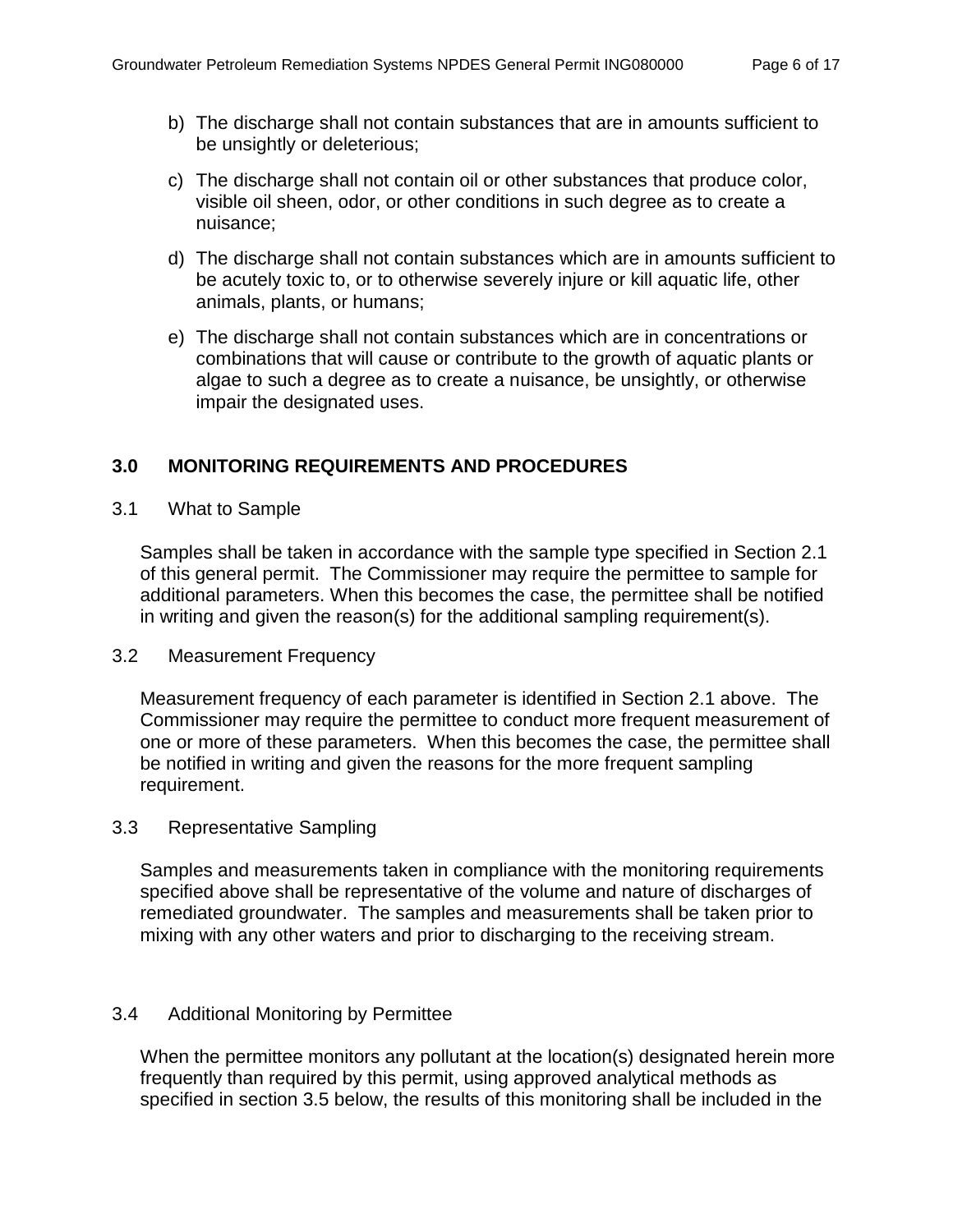calculation and reporting of the values required in the monthly Discharge Monitoring Report (DMR). Such increased frequency shall also be indicated. Other monitoring data not specifically required in this permit (such as internal process or internal waste stream data) which is collected by or for the permittee need not be submitted unless requested by the Commissioner.

#### <span id="page-6-0"></span>3.5 Testing Procedures

The analytical and sampling methods used shall conform to the current version of 40 CFR 136. Multiple editions of Standard Methods for the Examination of Water and Wastewater are currently approved for most methods however, 40 CFR Part 136 should be checked to ascertain that a particular method is approved for a particular analyte. The approved methods may be included in the texts listed below. However, different but equivalent methods are allowable when they receive the prior written approval of the Commissioner.

- a) Standard Methods for the Examination of Water and Wastewater, 18<sup>th</sup>, 19<sup>th</sup>, or 20<sup>th</sup> Editions, 1992, 1995, or 1998, American Public Health Association, Washington, D.C. 20005.
- b) A.S.T.M. Standards, Parts 23, Water; Atmosphere Analysis, 1972 American Society for Testing and Materials, Philadelphia, PA 19103.
- c) Methods for Chemical Analysis of Water and Wastes, June 1974, Revised, March 1983, Environmental Protection Agency, Water Quality Office, Analytical Quality Control Laboratory, 1014 Broadway, Cincinnati, OH 45202.

#### <span id="page-6-1"></span>3.6 Recording of Results

For each measurement or sample taken pursuant to the requirements of this general permit, the discharger shall record the following information:

- a) the place (outfall number), date, and time of sampling;
- b) the person(s) who performed the sampling or measurements;
- c) the dates and times the analyses were performed;
- d) the person(s) and laboratory who performed the analyses;
- e) the analytical techniques or methods used; and
- <span id="page-6-2"></span>f) the results of all required analyses and measurements.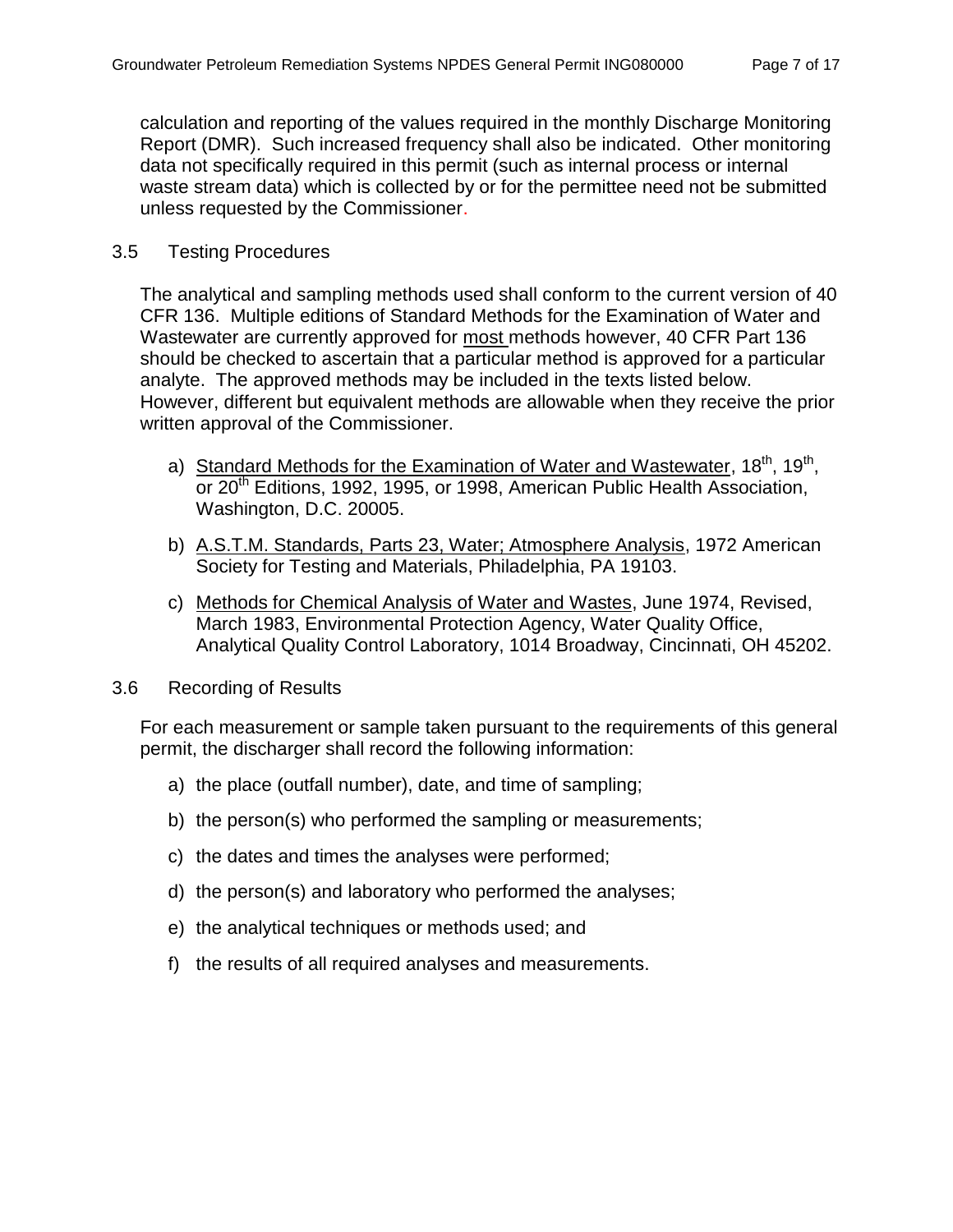#### 3.7 Reporting Monitoring Results

- a) The permittee shall submit complete federal discharge monitoring reports (DMRs) and state monthly monitoring reports (MMRs) to the Commissioner containing results obtained during the previous monitoring period. These reports shall be submitted no later than the  $28<sup>th</sup>$  day of the month following each completed monitoring period. The first report shall be submitted by the 28<sup>th</sup> day of the month following the first completed monitoring period.
- b) Forms that were not issued by IDEM must receive approval by IDEM before they may be used.
- c) DMRs must be signed and certified by a responsible corporate officer, or a general partner or the sole proprietor, or a principal municipal executive officer or ranking elected official, or his or her duly authorized representative. Such authorization must be submitted in writing and must explain the duties and responsibilities of the authorized representative.
- d) Permittees shall keep a duplicate copy of all completed and signed monitoring report forms submitted. These documents shall be retained either on-site at the permitted facility or in such a manner that the reports will be readily available for IDEM compliance staff review.
- e) DMRs, MMRs, and any communication regarding compliance with the conditions of this general permit must be sent to:

Indiana Department of Environmental Management Office of Water Quality Compliance Data Section, IGCN Room 1255 100 North Senate Avenue Indianapolis, Indiana 46204-2251

f) The permittee may choose to or may be required to enroll in the NetDMR program for the electronic submittal of the federal DMRs and the state MMR forms in lieu of submitting them via U.S. Mail. If electronic reporting does become a requirement and the permittee does not have the ability to submit reports electronically, the permittee may request an exemption from the requirement which shall include the justification for the inability to utilize an electronic filing system

The Regional Administrator of U.S. EPA may request that the permittee submit monitoring reports to the U.S. EPA when the U.S. EPA deems it necessary to assure compliance with the permit.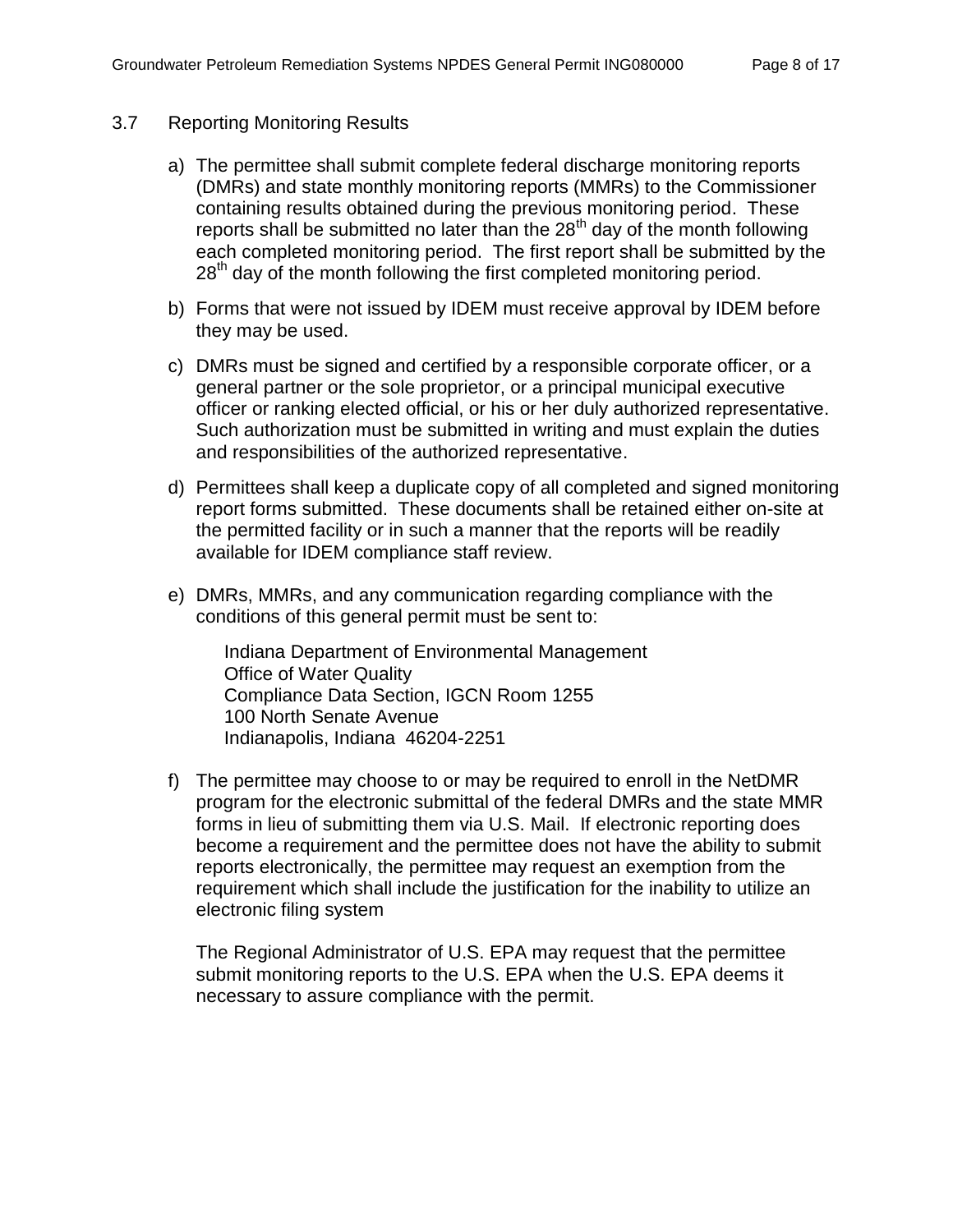## <span id="page-8-0"></span>3.8 Reporting Effluent Data on the Federal Discharge Monitoring Reports

- a) For parameters with monthly average water quality based effluent limitations (WQBELs) below the limit of quantitation (LOQ), daily effluent values that are less than the LOQ may be assigned a value of zero (0).
- b) For all other parameters for which the monthly average WQBEL is equal to or greater than the LOQ, calculations that require averaging of measurements of daily values (both concentration and mass) shall use an arithmetic mean. When a daily discharge value is below the LOQ, a value of zero (0) shall be used for that value in the calculation to determine the monthly average unless otherwise specified or approved by the Commissioner.
- c) Effluent concentrations less than the limit of detection (LOD) shall be reported on the Discharge Monitoring Report (DMR) forms as < (less than) the value of the LOD. For example, when a substance is not detected at a concentration of 0.1  $\mu$ g/l, report the value as <0.1  $\mu$ g/l.
- d) Effluent concentrations greater than or equal to the LOD and less than the LOQ that are reported on a DMR shall be reported as the actual value and annotated on the DMR to indicate that the value is not quantifiable.

#### <span id="page-8-1"></span>3.9 Records Retention

All records and information resulting from the monitoring activities required by this permit, including all records of analyses performed and calibration and maintenance of instrumentation and recording from continuous monitoring instrumentation, shall be retained for a minimum of three (3) years. All records shall be kept at the permitted facility or in such a manner that the reports will be readily available for IDEM compliance staff review. The three year retention requirement shall be extended:

- a. automatically during the course of any litigation regarding the discharge of pollutants by the permittee or regarding promulgated effluent guidelines applicable to the permittee; or
- b. as requested by the Regional Administrator of U.S. EPA or the Commissioner.

# <span id="page-8-2"></span>3.10 Reopening Clause

This general permit may be modified, or alternately, revoked and reissued, after public notice and opportunity for hearing to include any applicable effluent limitation or standard issued or approved under 301(b)(2)(C),(D) and (E), 304 (b)(2), and 307(a)(2) of the Clean Water Act, when the effluent limitation or standard so issued or approved: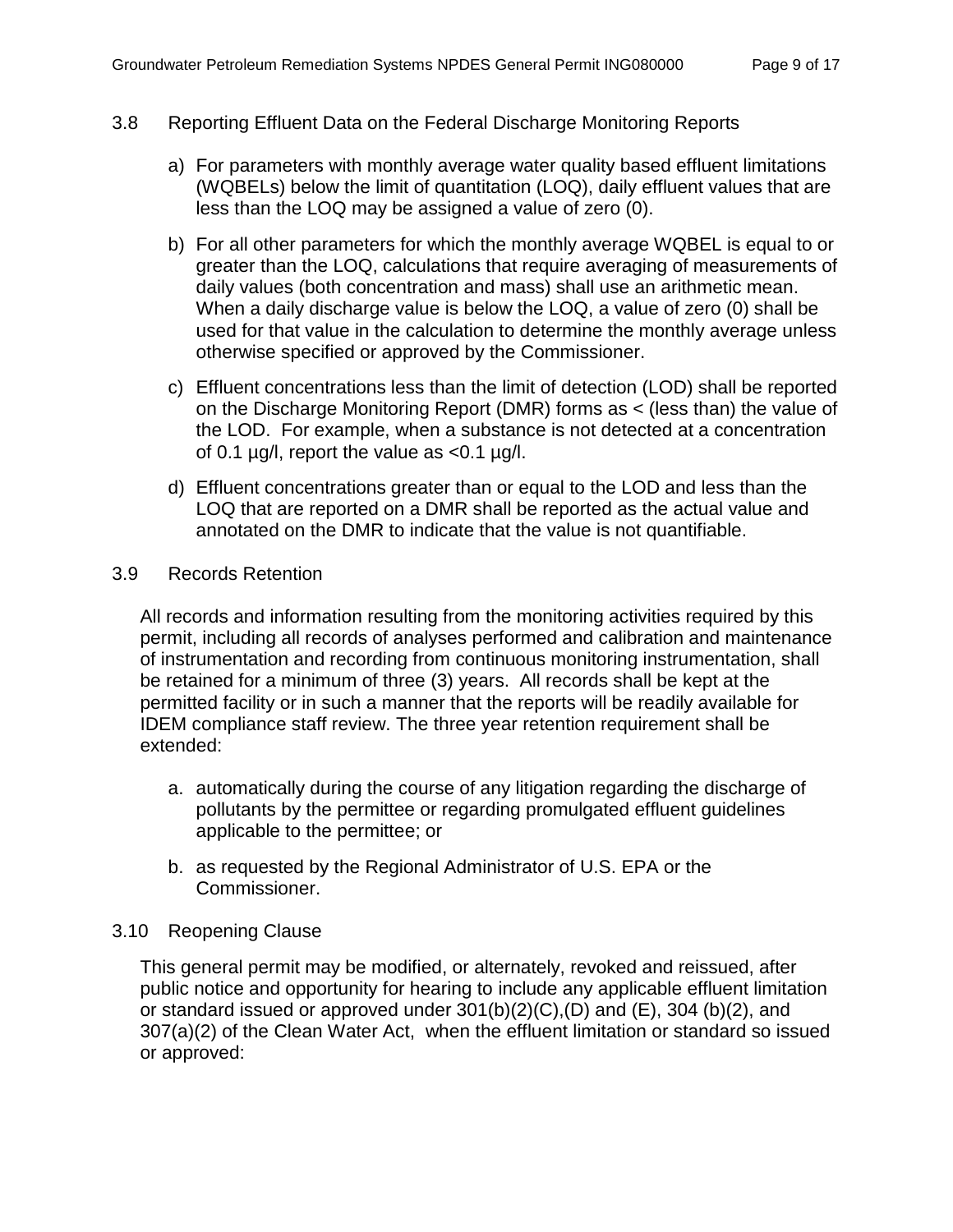a) contains different conditions or is otherwise more stringent than any effluent limitation in the permit; or

b) controls any pollutant not limited in the permit.

When this general permit is modified or revoked and reissued, all persons regulated under it will be notified by IDEM. Those persons notified under this Section shall, within one hundred twenty (120) days of the receipt of notification:

- 1) submit a complete NOI containing the information required under the modified or reissued permit; or
- 2) apply for an individual NPDES permit.; or
- 3) submit a Notice of Termination (NOT) of discharge.

# <span id="page-9-0"></span>**4.0 NOTICE OF INTENT (NOI) REQUIREMENTS**

<span id="page-9-1"></span>4.1 NOI Format

A person seeking coverage under this general permit shall submit the appropriate Notice of Intent (NOI) form for this specific general permit, which will be provided by the Commissioner. The owner of the facility or operation from which a discharge of pollutants occurs is responsible for applying for and obtaining this coverage, except where the facility or operation is operated by a person other than an employee of the owner, in which case it is the operator's responsibility. The NOI form must be signed and certified (as required by 40 CFR 122.22) by a responsible corporate officer, or a general partner or the sole proprietor, or a principal municipal executive officer or ranking elected official, or his or her duly authorized representative. Such authorization must be submitted in writing and must explain the duties and responsibilities of the authorized representative.

The NOI shall be submitted to IDEM according to Section 4.3 of this general permit.

- <span id="page-9-2"></span>4.2 Deadlines for NOI Submittal
	- a) For a new facility, an NOI shall be submitted at least thirty (30) days before any discharge occurs.
	- b) For a facility that has existing, effective coverage under the former general permit (327 IAC 15-10), on the effective date of this general permit, the existing coverage shall automatically be extended provided that the permittee takes one of the following actions within ninety (90) days following the date that the Commissioner makes the NOI form available to the permittee.
		- 1) The permittee submits a new NOI in accordance with Section 4.0 of this general permit to affirm the permittee intends to comply with the requirements of this new general permit ;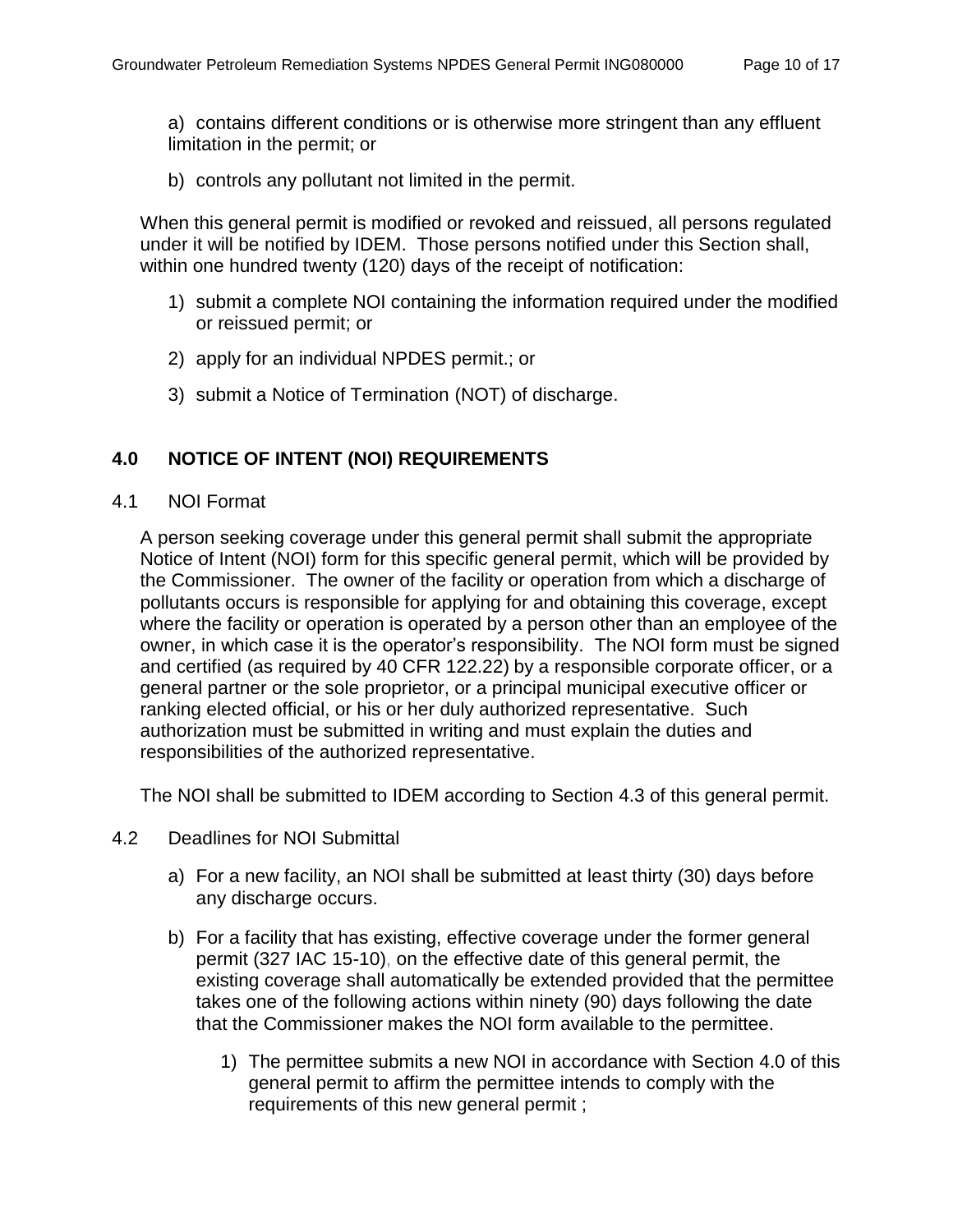- 2) The permittee notifies IDEM in writing of the permittee's intent to terminate general permit coverage in accordance with Section 5.0 of this general permit; or
- 3) The permittee submits an individual NPDES application or modification to IDEM for the existing discharge permitted by the former general permit. In such cases, the general permit coverage will remain in effect until the effective date of coverage under an individual NPDES permit.
- c) For subsequent renewals of general permit coverage under this general permit, an NOI shall be submitted not less than ninety (90) days before the permit expires. If, upon review of the conditions and requirements of the reissued permit, the permittee determines that coverage under said permit is not appropriate for the site, he/she may, within 90 days, withdraw the NOI and submit either an application for an individual NPDES permit, or a Notice of Termination (see section 5.0 of this permit).
- d) In the case of a transfer of ownership, an NOI must be submitted not less than thirty (30) days before the transfer. Additional requirements for the transfer of general permit coverage are found in Section 6.2 of this general permit.
- e) The Commissioner may, upon good cause shown in writing by the applicant, extend any of the submission deadline time periods required above.
- <span id="page-10-0"></span>4.3 Submitting the NOI and Processing Fee

The Notice of Intent and all supporting documents and fees shall be submitted according to the following:

Submit hard copies to this address:

Indiana Department of Environmental Management Office of Water Quality, General NPDES Permits 100 North Senate Avenue, IGCN Room 1255 Indianapolis, IN 46204-2251

IDEM continues to develop means of electronic submittals for Notice of Intent and Notice of Termination forms. Upon availability and notification by the Commissioner of an electronic application process, a person may choose to or, may be required to, utilize this process to file the NOI, NOT and other submission requirements. If the electronic application process does become a requirement and the person does not have the ability to submit NOIs or NOTs electronically, the permittee may request an exemption from the requirement which shall include the justification of the inability to utilize an electronic filing system.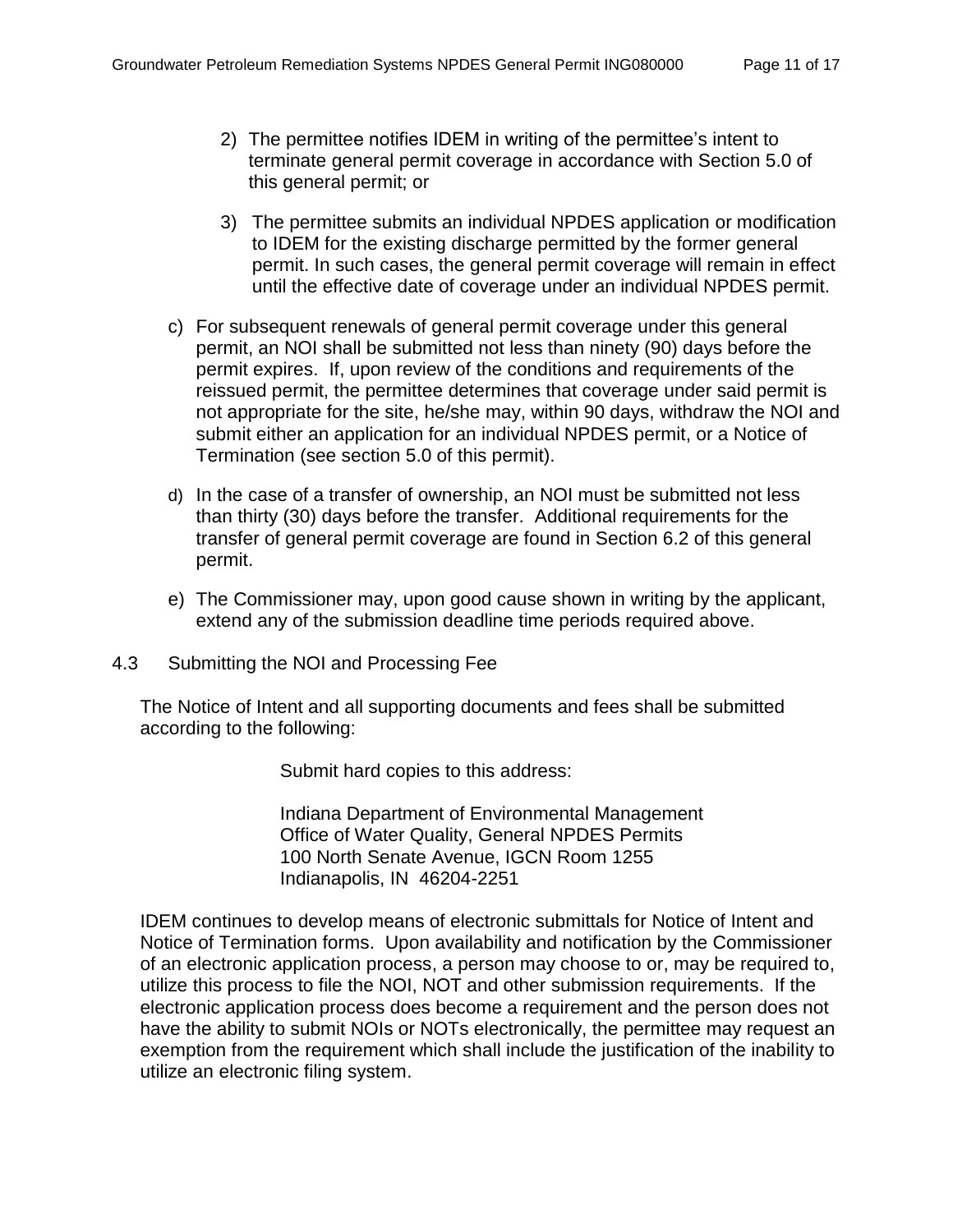#### <span id="page-11-0"></span>4.4 NOI Content Requirements

The following information must be included in an NOI:

- a) name of the operator of the site and operator's email and mailing addresses and telephone number;
- b) name of the owner of the site and owner's email and mailing addresses and telephone number;
- c) name, telephone number, and email and mailing addresses of a contact person who is knowledgeable about the site;
- d) name of contact person for submission of monthly monitoring reports and contact's telephone number and email and mailing addresses for submission of monthly monitoring reports;
- e) the location address of the site itself, and the latitudinal and longitudinal coordinates (to the nearest second) of the center of the site;
- f) four digit SIC (Standard Industrial Classification) code that best describes the primary activity conducted at the site;
- g) a brief description of the activities conducted at the site that result in the discharge, including the identification numbers assigned by the IDEM Office of Land Quality's Leaking Underground Storage Tank (LUST) Program. NOIs for non-LUST remediation projects must contain a detailed explanation of the site and source water for which general permit coverage is being sought.
- h) an estimate of the volume of wastewater to be discharged, reported in million gallons per day (mgd);
- i) the latitudinal and longitudinal coordinates of each point source location (including outfall numbers) that will be discharging wastewater from the groundwater petroleum remediation system, including outfall numbers;
- j) the location of each sampling point;
- k) the name of the surface waters receiving each discharge;
- l) characterization of all pollutant parameters known or believed to be present in the source water based on an actual data pilot study, estimates from other engineering studies, data from other similar sites, or best professional estimates;
- m) facility location map which identifies, via names of at least two intersecting nearby streets or any permanent structures, the location of the site where the activity resulting in the discharge will be conducted; the location where the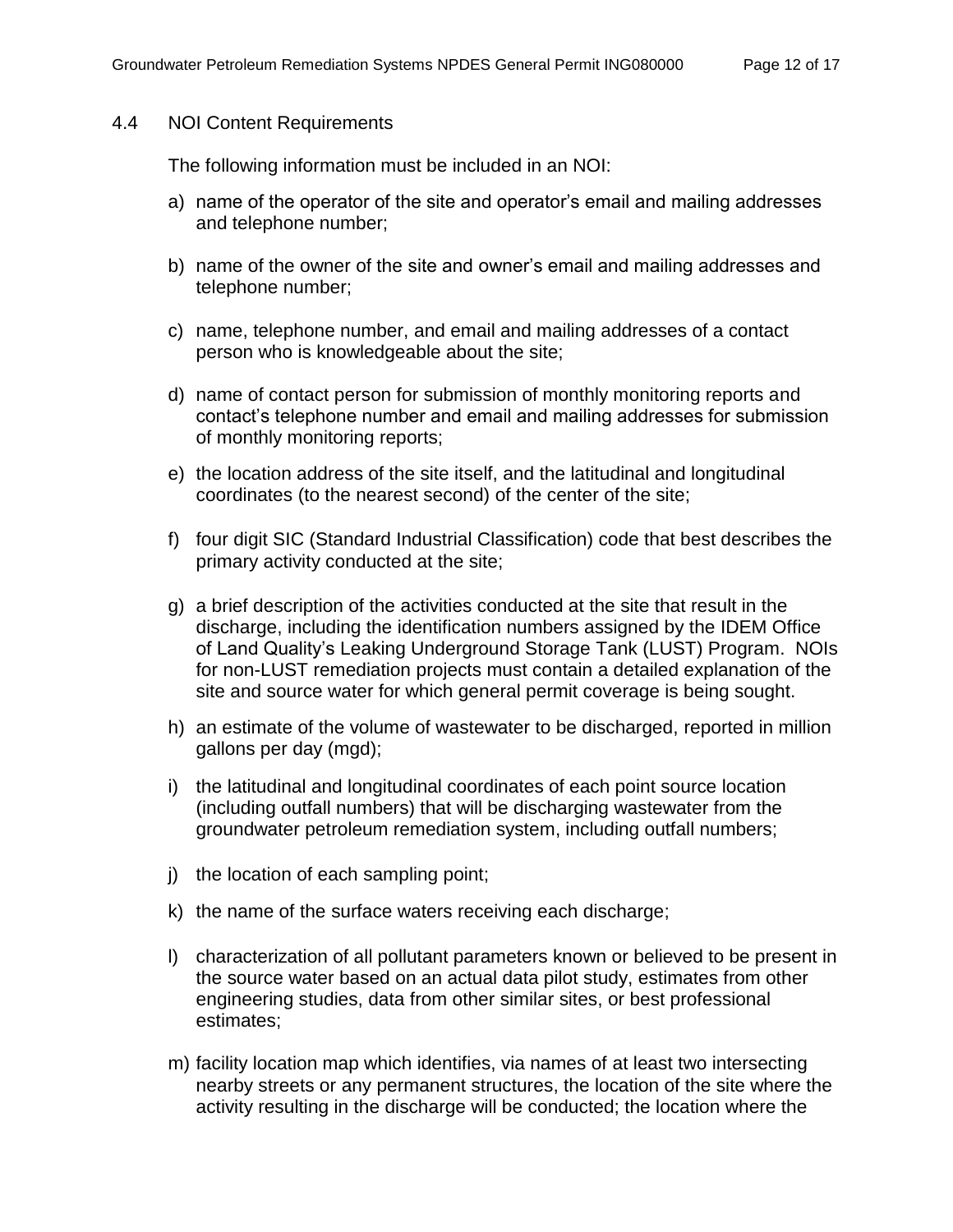discharge will occur; and the waters receiving the discharge. The facility map must show boundaries which extend at least a one mile radius beyond the facility property. Multiple maps may be used if the location of the receiving stream is sufficiently distant from the site that too much detail is lost on the site map if only one is used;

- n) documentation of IDEM pre-approval for the use of any water treatment additives (WTAs) to be used for the wastewater from the groundwater petroleum remediation system;
- o) flow schematic diagram(s) that shows how the process wastewater travels through the facility to the point(s) where it is discharged (outfall point);
- p) a completed Potentially Affected Parties form (as required by IC 4-21.5) and mailing labels with the mail code (Mail Code 65-42 PS) inserted on the first line for each person listed;
- q) The NOI letter must also contain proof of publication of the following statement in a newspaper of largest circulation in the area of the discharge: (*Your facility name, address, address of the location of the discharging facility*) "is submitting a Notice of Intent to notify the Indiana Department of Environmental Management of our intent to comply with the requirements under National Pollutant Discharge Elimination System (NPDES) general permit ING080000 to discharge non-process wastewater from a ground water petroleum remediation operation. Discharge will be to (*supply the name(s) of the stream(s) or other water body(ies)) receiving the discharge(s*)".

"Any person wishing further information about the discharge may contact (*your facility contact person's name and telephone or email address*). The decision to issue coverage under this NPDES general permit for this discharge is appealable as per IC 4-21.5. Any person who wants to be informed of IDEM's decision regarding granting or denying coverage to this facility under this NPDES permit, and who wants to be informed of procedures to appeal the decision, may contact IDEM's offices at [OWQWWPER@idem.IN.gov](mailto:OWQWWPER@idem.IN.gov) to be placed on a mailing list to receive notification of IDEM''s decision.

- r) the required permit fee as per IC 13-18-20-12;
- s) certification statement as set forth in 40 CFR 122.22 and signed by the authorized signatory.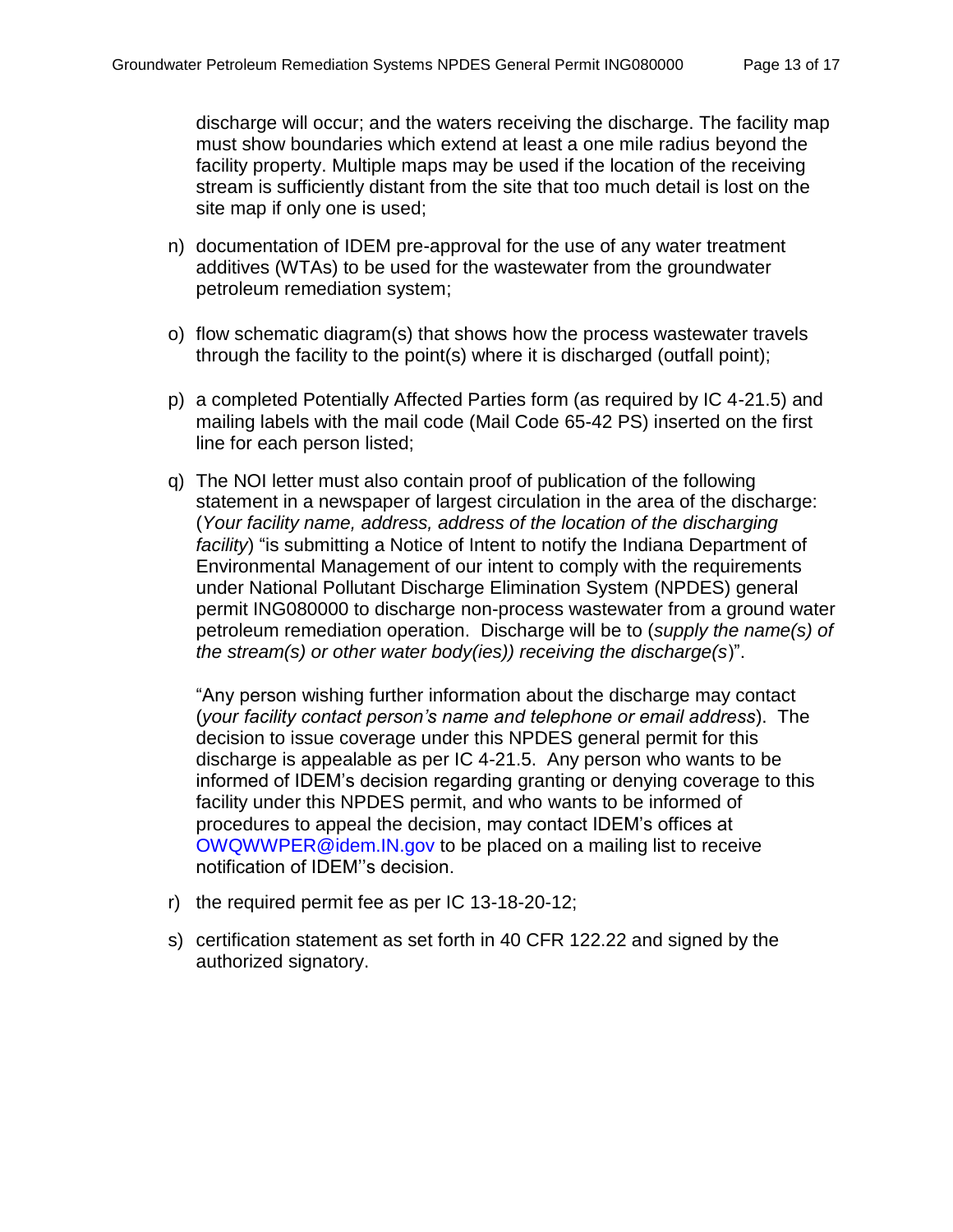# <span id="page-13-0"></span>**5.0 REQUESTING TERMINATION OF COVERAGE**

A permittee may request termination of coverage under this general permit when discharges of remediated groundwater to surface waters of the State have ceased. In order to do so, the permittee shall complete and submit a Notice of Termination (NOT) according to Section 4.3 of this permit.

The permittee will continue to be responsible for submitting all reports required by this permit and for remitting annual permit maintenance fees billed according to Indiana Statute IC 13-18-20 until IDEM approves the NOT.

# <span id="page-13-1"></span>**6.0 ADDITIONAL REQUIREMENTS**

<span id="page-13-2"></span>6.1 Standard Conditions for General Permits

The following standard permit conditions are incorporated by reference, as applicable to general permits.

| <b>Standard Conditions</b>                          | <b>Federal Regulatory Cite</b> |
|-----------------------------------------------------|--------------------------------|
| Duty to comply<br>a)                                | 40 CFR 122.41(a)               |
| Duty to reapply<br>b)                               | 40 CFR 122.41(b)               |
| Need to halt or reduce activity not a defense<br>C) | 40 CFR 122.41(c)               |
| Duty to mitigate<br>d)                              | 40 CFR 122.41(d)               |
| Proper operation and maintenance<br>e)              | 40 CFR 122.41(e)               |
| Permit actions                                      | 40 CFR 122.41(f)               |
| <b>Property rights</b><br>g)                        | 40 CFR 122.41(g)               |
| Duty to provide information<br>h)                   | 40 CFR 122.41(h)               |
| Inspection and entry                                | 40 CFR 122.41(i)               |
| Monitoring and records                              | 40 CFR 122.41(i)               |
| <b>Signatory requirements</b><br>k)                 | 40 CFR 122.41(k)               |
| <b>Reporting requirements</b>                       | 40 CFR 122.41(I)               |
| Bypass reporting<br>m)                              | 40 CFR 122.41(m)               |
| Upset reporting<br>n)                               | 40 CFR 122.41(n)               |
| Additional reporting requirement for existing<br>O) | 40 CFR 122.42(a)               |
| manufacturing, commercial, mining, and              |                                |
| silvicultural dischargers                           |                                |

#### <span id="page-13-3"></span>6.2 Change of Ownership/Transfer

Coverage under this permit may be transferred in the event that the facility is sold or transferred to a new owner or operator when the following occurs:

a) the current permittee notifies IDEM at least thirty (30) days in advance of the proposed transfer date.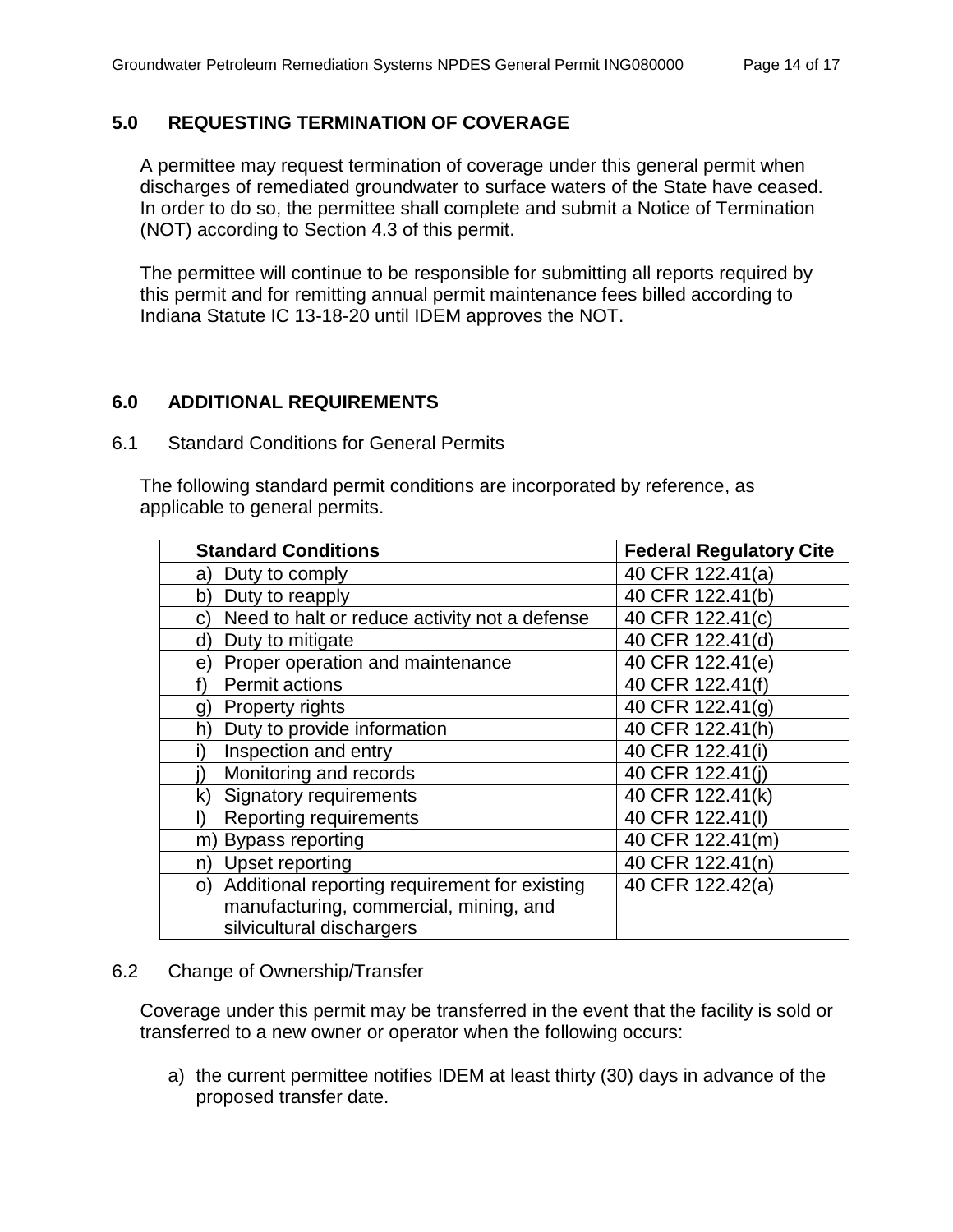- b) a written agreement containing a specific date of transfer of permit responsibility and coverage between the current permittee and the transferee (including acknowledgment that the existing permittee is liable for violations up to that date, and the transferee is liable for violations from that date on) is submitted to IDEM.
- c) The transferee certifies in writing to IDEM the intent to operate the facility without making such material and substantial alterations or additions to the facility as would significantly change the nature or quantities of pollutants discharged.
- d) In addition to the submittal of the written agreement for transfer the new owner or operator must also submit a new NOI in accordance with the provisions of Section 4.0 of this permit.
- <span id="page-14-0"></span>6.3 Planned Changes in Facility or Discharge

The permittee shall give notice to IDEM no later than thirty (30) days prior to the initiation of any physical alterations or additions to the permitted facility that will or may:

- a) result in a discharge from a point previously not identified in the NOI;
- b) result in the facility meeting one of the criteria for determining whether the facility is a new source as defined in 40 CFR 122.29(b);
- c) change the nature or increase the quantity of pollutants discharged. This notification applies to pollutants which are subject either to effluent limitations in the general permit, or to notification requirements under 40 CFR 122.42(a)(1); or
- d) change the amount or frequency of the discharge.

Changes resulting in the addition (item a above) or deletion of a discharge point will necessitate the submission of a new NOI requesting this amendment, along with the appropriate fee in accordance with IC 13-18-20-12.

#### <span id="page-14-1"></span>6.4 Other Information

When the permittee becomes aware of a failure to submit any relevant facts or the submission of incorrect information in a NOI or in any report, the permittee shall promptly submit such facts or corrected information to the Commissioner.

The permittee shall promptly provide to IDEM written notice of any changes to items listed on the NOI. These would include:

a) any changes in contacts or responsible party;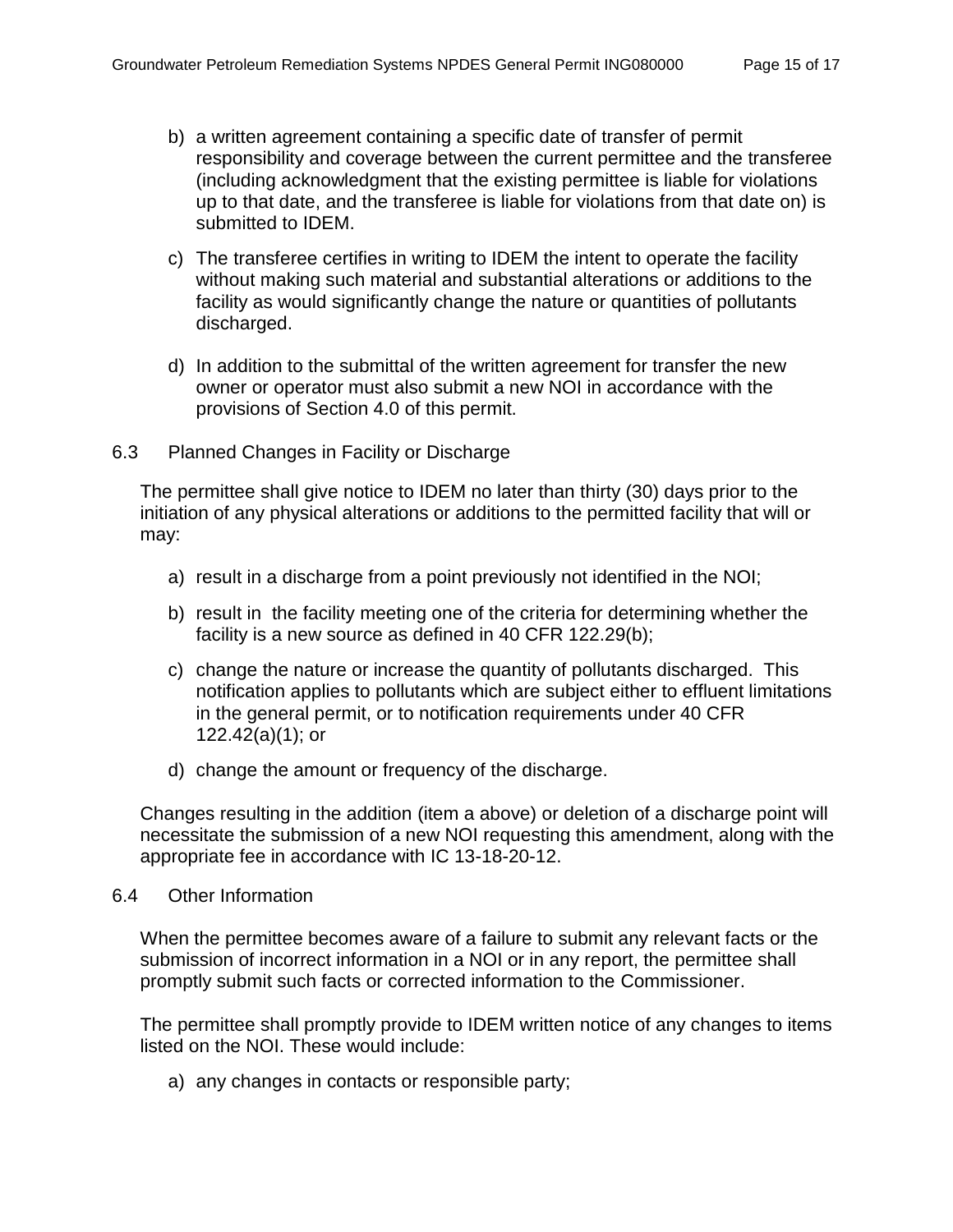- b) any changes to addresses- mailing address or email address- for any contact or responsible party;
- c) any changes to telephone numbers for any contact person or responsible party;
- d) any changes involving the person or position with delegated signature authority for any forms or reports required by this general permit as set forth in Section 6.1(k) of this general permit.

#### <span id="page-15-0"></span>6.5 Effect of Noncompliance

All discharges shall be consistent with the terms and conditions of this general permit. Any noncompliance constitutes a violation of applicable State and Federal laws, the Clean Water Act and IC 13 and is grounds for enforcement action, termination of coverage under the permit, requiring an individual permit, and/or denial of permit coverage renewal.

When IDEM or the U.S. EPA determines that the effluent limitations contained in Sections 2.1 or 2.2 of this general permit are not being met consistently, or that the discharge is causing or contributing to an excursion above any applicable water quality standard, the permittee may be notified by the Commissioner in writing that an individual permit application is necessary.

# <span id="page-15-1"></span>6.6 Reporting Spills and Noncompliance

The permittee must monitor for, identify, and report to IDEM any adverse incidents (including spills and leaks) which reach any surface water of the state. When the permittee observes or is otherwise made aware of any permit noncompliance or any adverse incident that may have resulted from a discharge from the permitted facility, the permittee must notify IDEM by telephone at **(888) 233-7745:**

- a) immediately for bypasses, adverse incidents or noncompliance which pose a significant danger to human health or the environment, and
- b) as soon as possible but within two (2) hours of discovery for any bypasses, adverse incidents, or noncompliance resulting in death or acute injury or illness to animals or humans (see "Spill Response and Reporting Requirements" in 327 IAC 2-6.1).

The permittee shall report any noncompliance and other information that is subject to the reporting requirements of 40 CFR 122.41(l)-(m) and 40 CFR 122.42(a) of this general permit within 24 hours of the person becoming aware of the permit noncompliance if it does not meet either of the conditions listed above. The permittee shall make the oral reports to IDEM by calling (317) 232-8670 during regular business hours or by calling (317) 233-7745 ((888) 233-7745 toll free in Indiana) during non-business hours. Written reports shall be submitted to IDEM